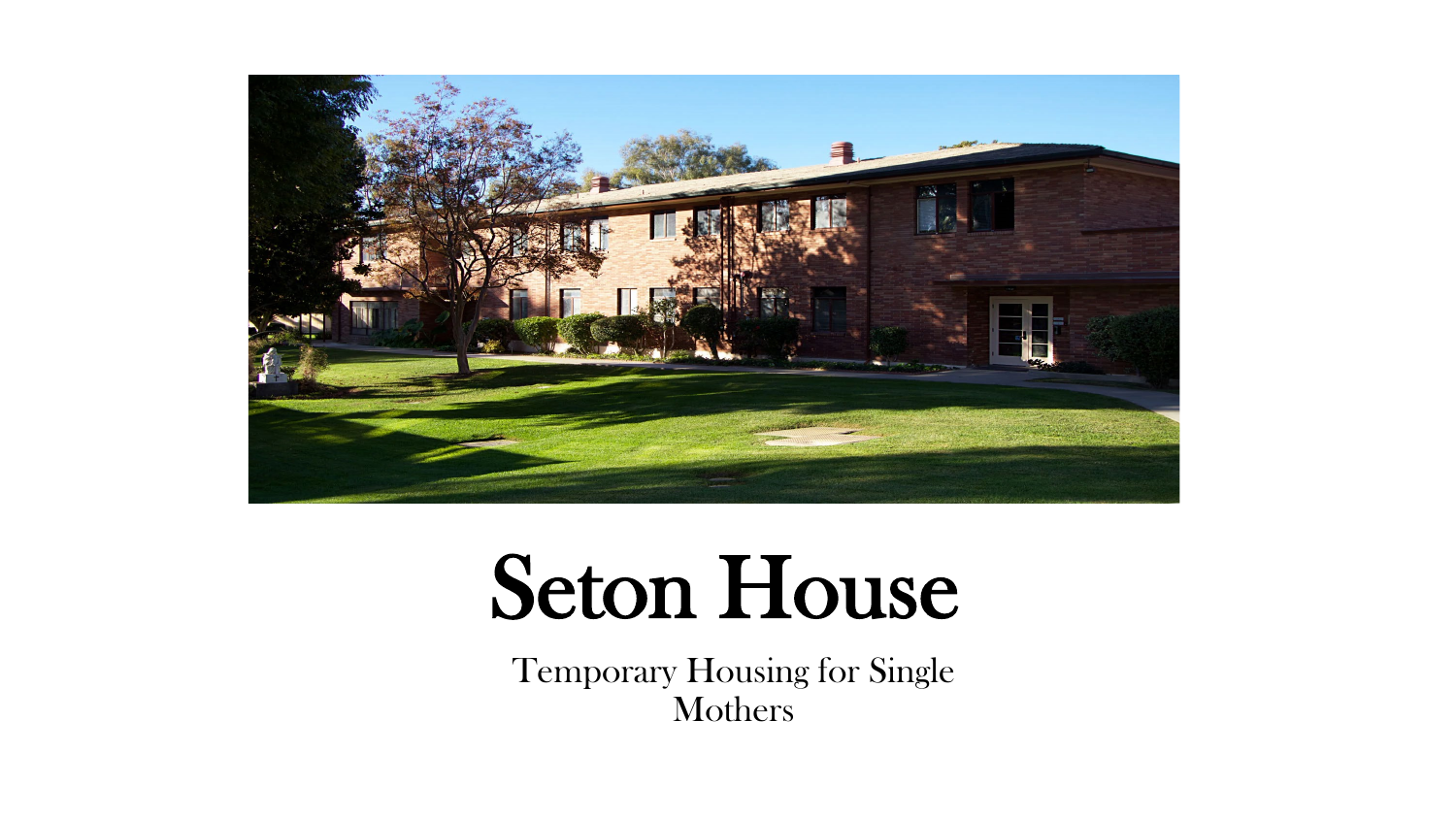#### Seton House Mission Statement

Seton House seeks to provide safe, temporary housing for single mothers, empowering them with tools to help change the trajectory of their lives. We intend to cultivate a compassionate environment where mothers can focus on personal development, while learning life skills to sustain a positive and productive lifestyle for themselves and their children.

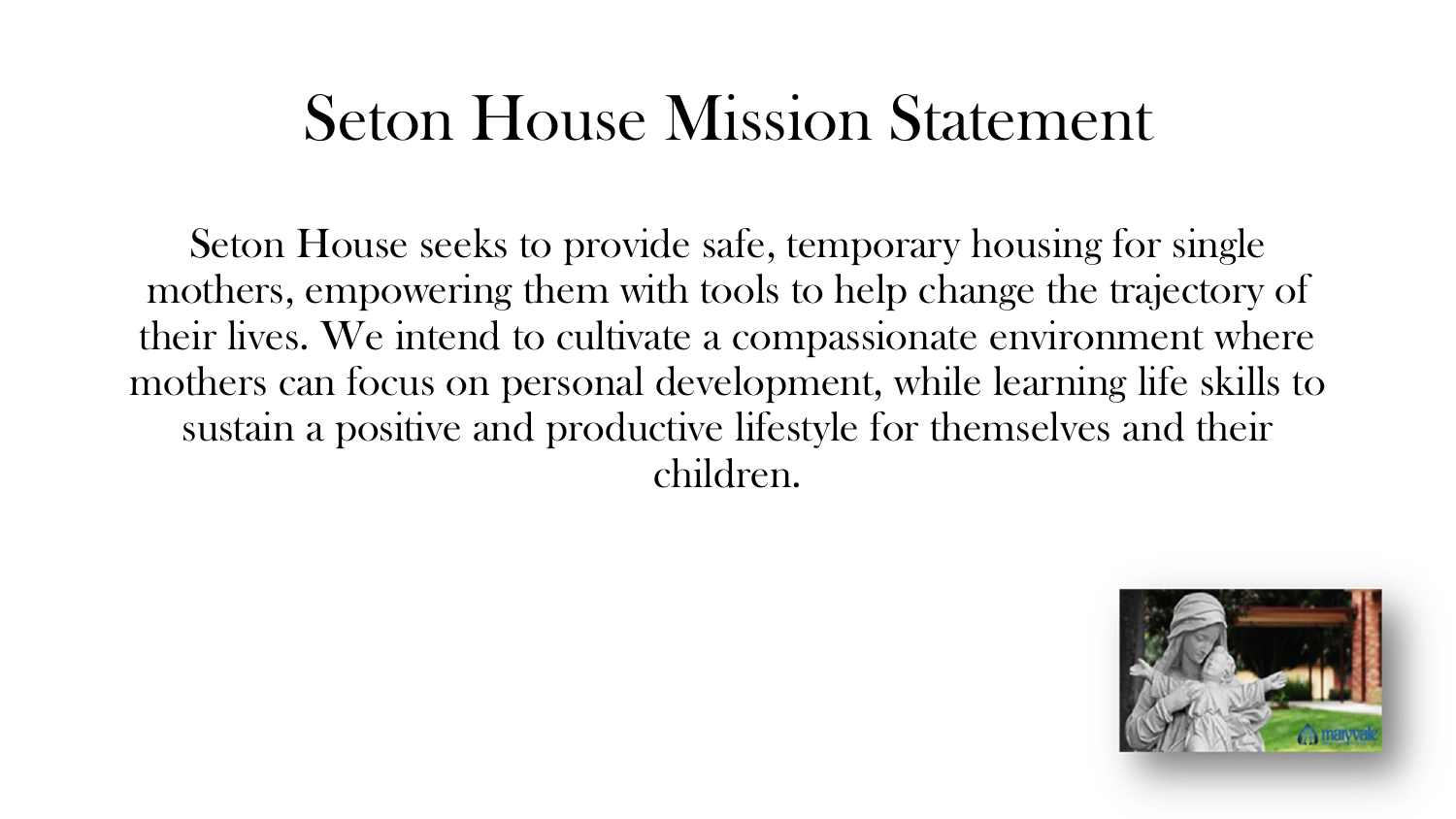## Seton House Program Overview

- Seton House will provide safe and secure temporary housing for nine mothers with up to two children, under the age of 10 facing homelessness
- Program will provide mandatory life skills training classes every week for all mothers in the program
- Families will receive up to six months of services, during this time moms are required to work closely with case manager to work towards accomplishing both individual and program goals
- Mothers will also receive mental health services in weekly group therapy sessions, as well as weekly individual counseling
- A Case Manager will assist in providing mothers with various community linkages on the mothers' path to achieving long term employment and permanent housing
- Mothers who have been victims of domestic violence or substance abuse will be able to participate in support groups directly related to those areas
- Mothers will have access to a computer lab to assist with employment and housing searches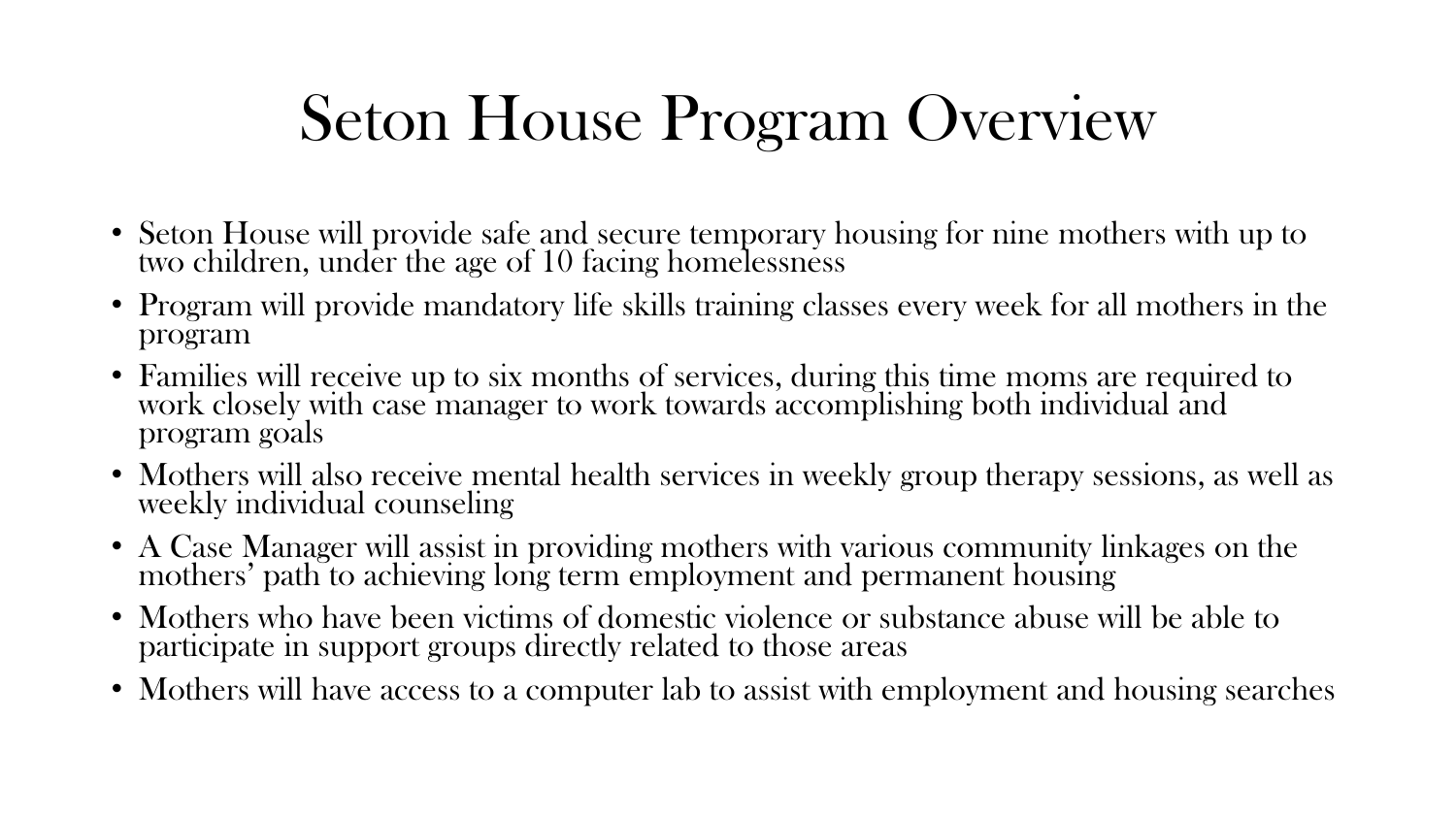## Seton House Program Objectives and Advantages

- Mothers will develop necessary life skills to enter into permanent housing
- Reduce physical and sexual violence against homeless mothers
- Reduce recidivism among homeless mothers
- Same-gender services
- Parenting Skills
- Education
- Mental Health Services
- Safe and secure temporary housing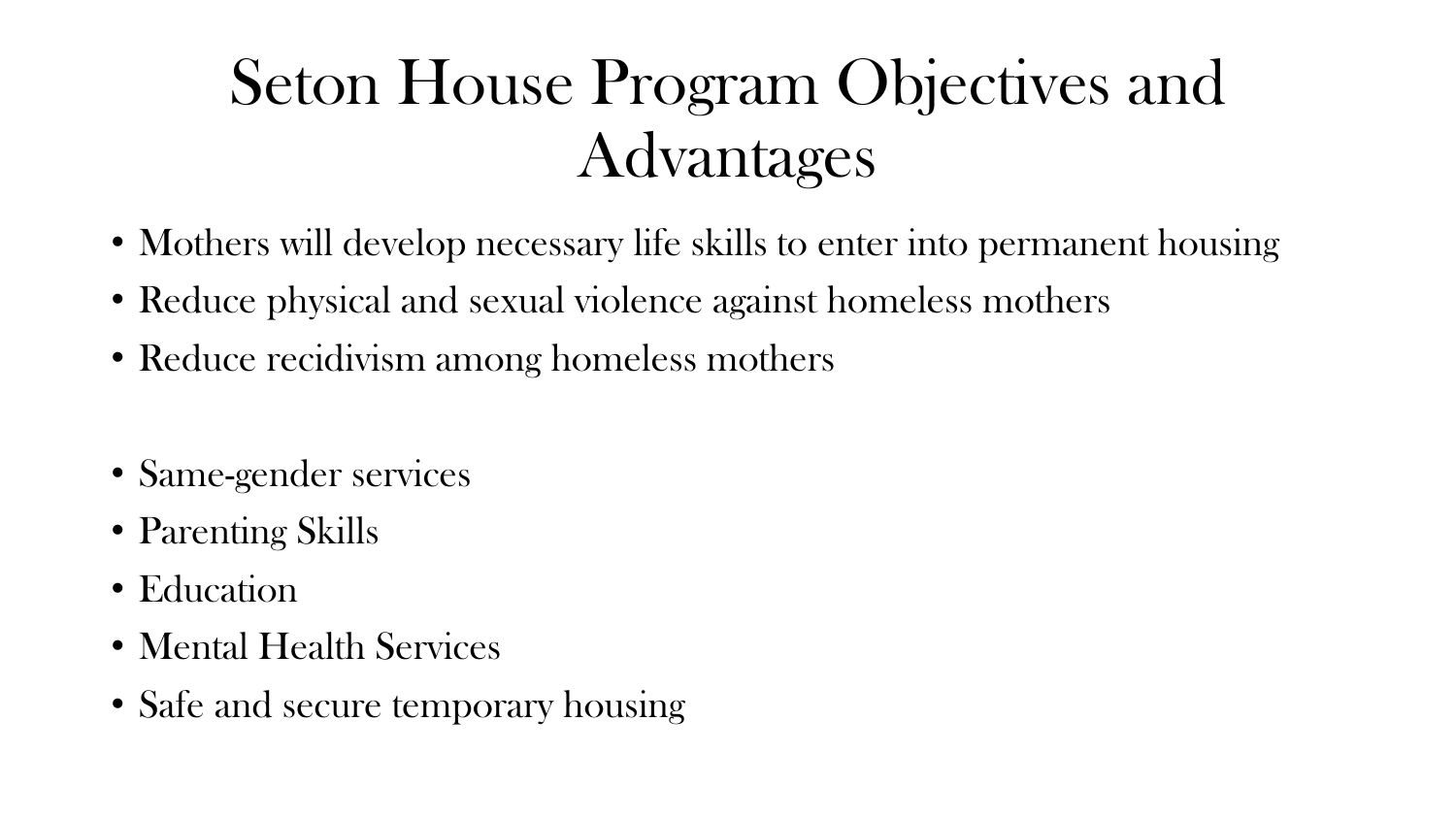## Seton House Updates

- Welcoming first family June 1
- Case manager start date April 20
- Kitchen renovations to begin at the end of April
- Children's playroom is fully furnished
- Multi-purpose room has been painted, new table and chairs are being ordered, and new flooring will be installed in May
- Resident rooms have been designed, and furniture is currently being ordered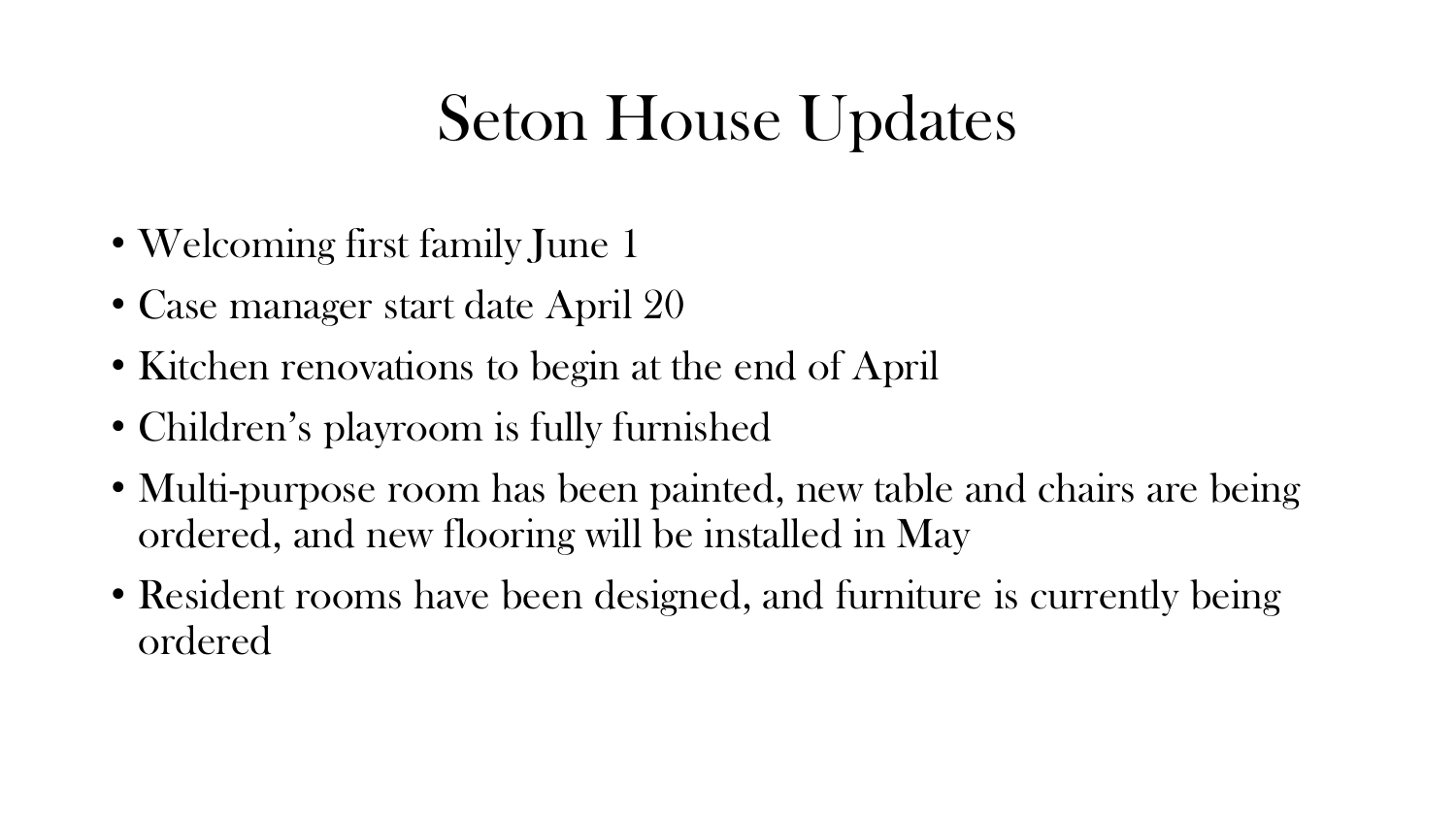### Seton House Services

- Seton House residents will be living on campus at Maryvale in individual rooms equipped with full private bathrooms
- Residents will have access to admission in Maryvale's Early Education program for eligible children
- Residents will have the opportunity to participate in various activities such as: art therapy, yoga, financial literacy seminars, parenting training, gardening, Mommy and Me classes, cooking classes, creative writing, and more
- Residents will have access to mental and physical health services, for mothers and children
- Meals will be provided to families while in the program, but residents will also have access to a fully furnished shared kitchen space, as well as their own personal fridge in their rooms
- Residents will be able to comfortably address self esteem issues, past traumas, and abusive situations in a same gender environment
- Residents will participate in various social activities sponsored by Maryvale